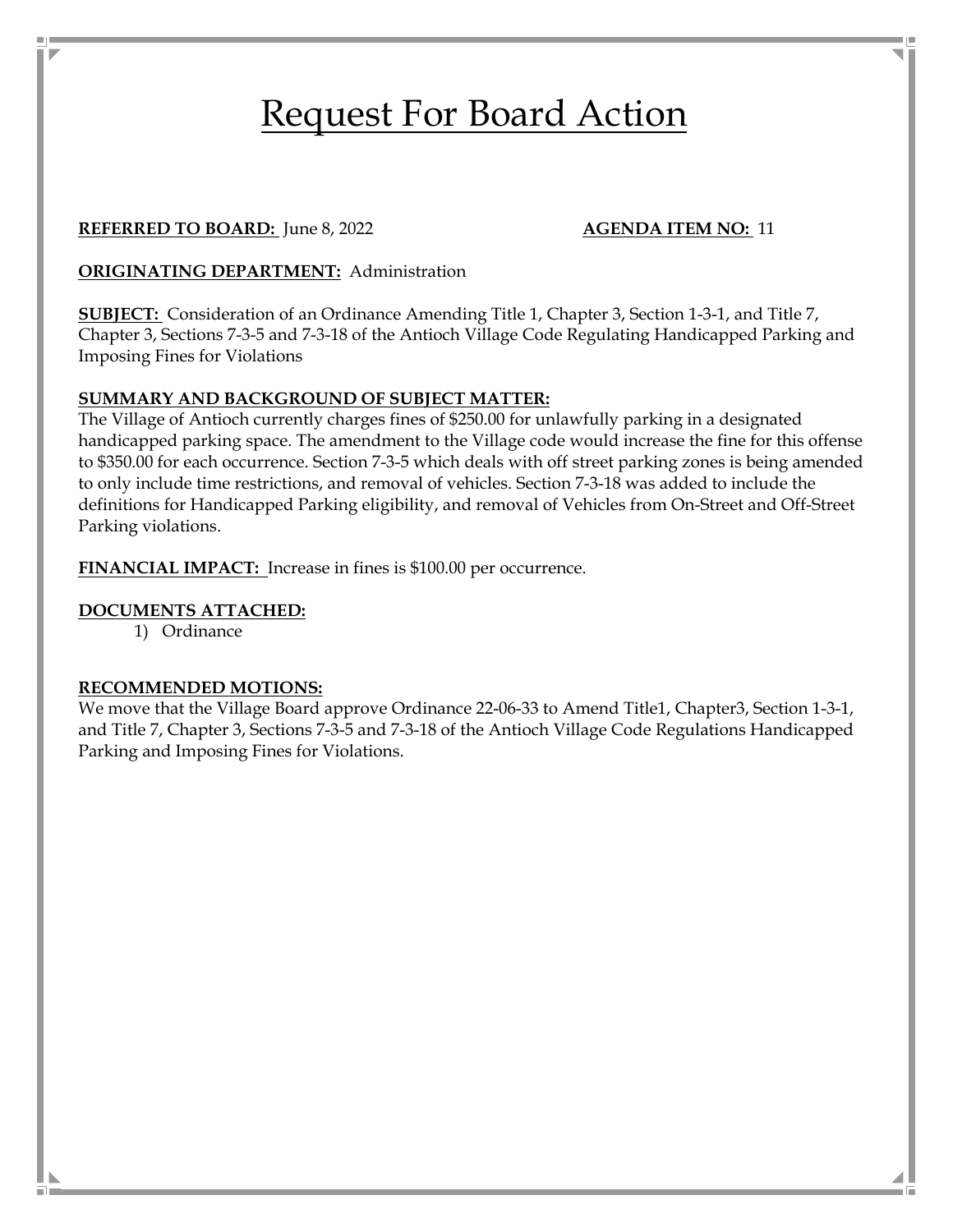#### **22-06-33**

## *AN ORDINANCE AMENDING TITLE 1, CHAPTER 3, SECTION 1-3-1, AND TITLE 7, CHAPTER 3, SECTIONS 7-3-5 AND 7-3-18 OF THE ANTIOCH VILLAGE CODE REGULATING HANDICAPPED PARKING AND IMPOSING FINES FOR VIOLATIONS*

# **ADOPTED BY THE PRESIDENT AND BOARD OF TRUSTEES OF THE VILLAGE OF ANTIOCH, ILLINOIS ON JUNE 8, 2022**

**\_\_\_\_\_\_\_\_\_\_\_\_\_\_\_\_\_\_\_\_\_\_\_\_\_\_\_\_\_\_\_\_\_\_\_\_\_\_\_\_\_\_\_\_\_\_\_\_\_\_\_\_\_\_\_\_\_\_\_\_\_\_\_\_\_\_\_\_\_\_\_\_\_\_\_\_\_\_** 

**Published in pamphlet form by authority of the Village Board of the Village of Antioch, Lake County, Illinois, this 9th day of June, 2022.** 

| <b>SCOTT J. GARTNER</b>           |       | President MARY C. DOMINIAK | <b>Trustee</b> |
|-----------------------------------|-------|----------------------------|----------------|
|                                   |       | <b>MARY J. PEDERSEN</b>    | <b>Trustee</b> |
| <b>LORI K. ROMINE</b>             | Clerk | ED MACEK                   | <b>Trustee</b> |
|                                   |       | <b>SCOTT A. PIERCE</b>     | <b>Trustee</b> |
| DEL GALDO LAW GROUP, LLC Attorney |       | PETRINA A. BURMAN          | <b>Trustee</b> |
|                                   |       | BRENT C. BLUTHARDT         | <b>Trustee</b> |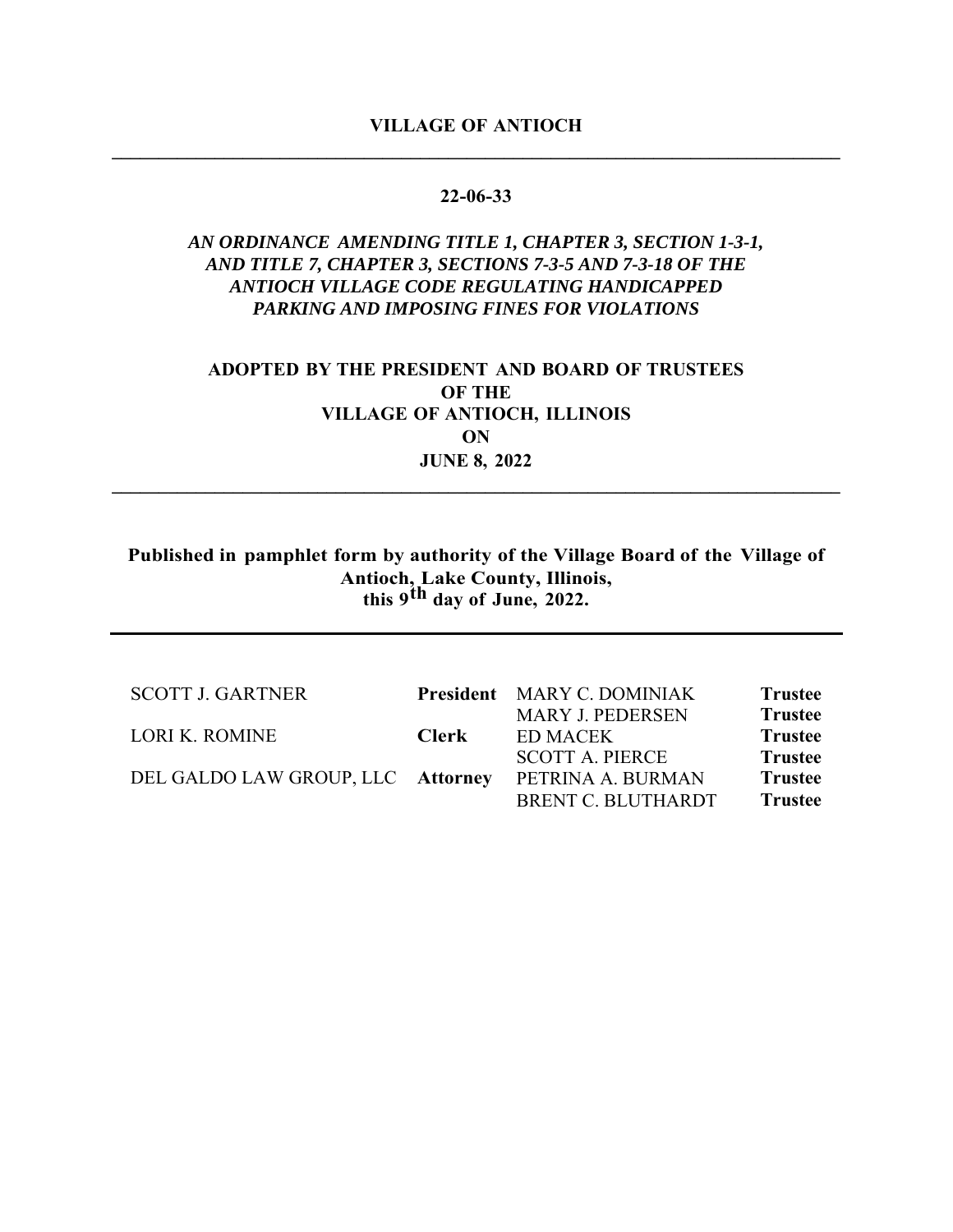#### **Ordinance No. 22-06-33**

## *AN ORDINANCE AMENDING TITLE 1, CHAPTER 3, SECTION 1-3-1, AND TITLE 7, CHAPTER 3, SECTIONS 7-3-5 AND 7-3-18 OF THE ANTIOCH VILLAGE CODE REGULATING HANDICAPPED PARKING AND IMPOSING FINES FOR VIOLATIONS*

**WHEREAS,** the Village of Antioch (the "Village") is an Illinois non-home rule municipality organized and operating under the Illinois Municipal Code (65 ILCS 5/1, et seq.) (the "Code"); and

**WHEREAS**, the Village President (the "President") and the Village Board of Trustees (the "Village Board", and together with the President, the "Corporate Authorities") are committed to protecting, promoting and preserving the health, safety, and welfare of its residents; and

**WHEREAS**, Section 1-3-1 of the Village Code of Antioch (the "Village Code") sets forth the fines for the unauthorized parking of motor vehicles in a designated handicapped parking zone; and

**WHEREAS**, 625 ILCS 5/11-1301.3(c) authorizes a municipality to impose fines of up to three hundred fifty dollars (\$350.00) for unauthorized parking in a designated handicapped parking zone; and

**WHEREAS**, the Corporate Authorities desire to raise the fine for unauthorized parking in a designated handicapped zone from two hundred and fifty dollars (\$250.00) to three hundred fifty dollars (\$350.00); and

**WHEREAS**, Section 7-3-5 of the Village Code regulates off-street handicapped parking zones, but does not regulate on-street handicapped parking zones; and

**WHEREAS**, the Corporate Authorities desire to regulate on-street and off-street handicapped parking zones and to have the regulations set forth in a new Section 7-3-18 of the Village Code; and

**WHEREAS**, based on the foregoing, the Corporate Authorities have determined that it is necessary, advisable, and in the best interests of the Village and its residents to amend the Village Code accordingly;

**NOW, THEREFORE, BE IT ORDAINED** by the President and Board of Trustees of the Village of Antioch, Lake County, Illinois, as follows:

SECTION 1: The Village Code is hereby amended, notwithstanding any provision, ordinance, resolution, or Village Code section to the contrary, by amending Title 1, Chapter 3, Section 1-3-1 of the Village Code as set forth below (additions underlined; deletions stricken):

1-3-1: GENERAL PENALTY: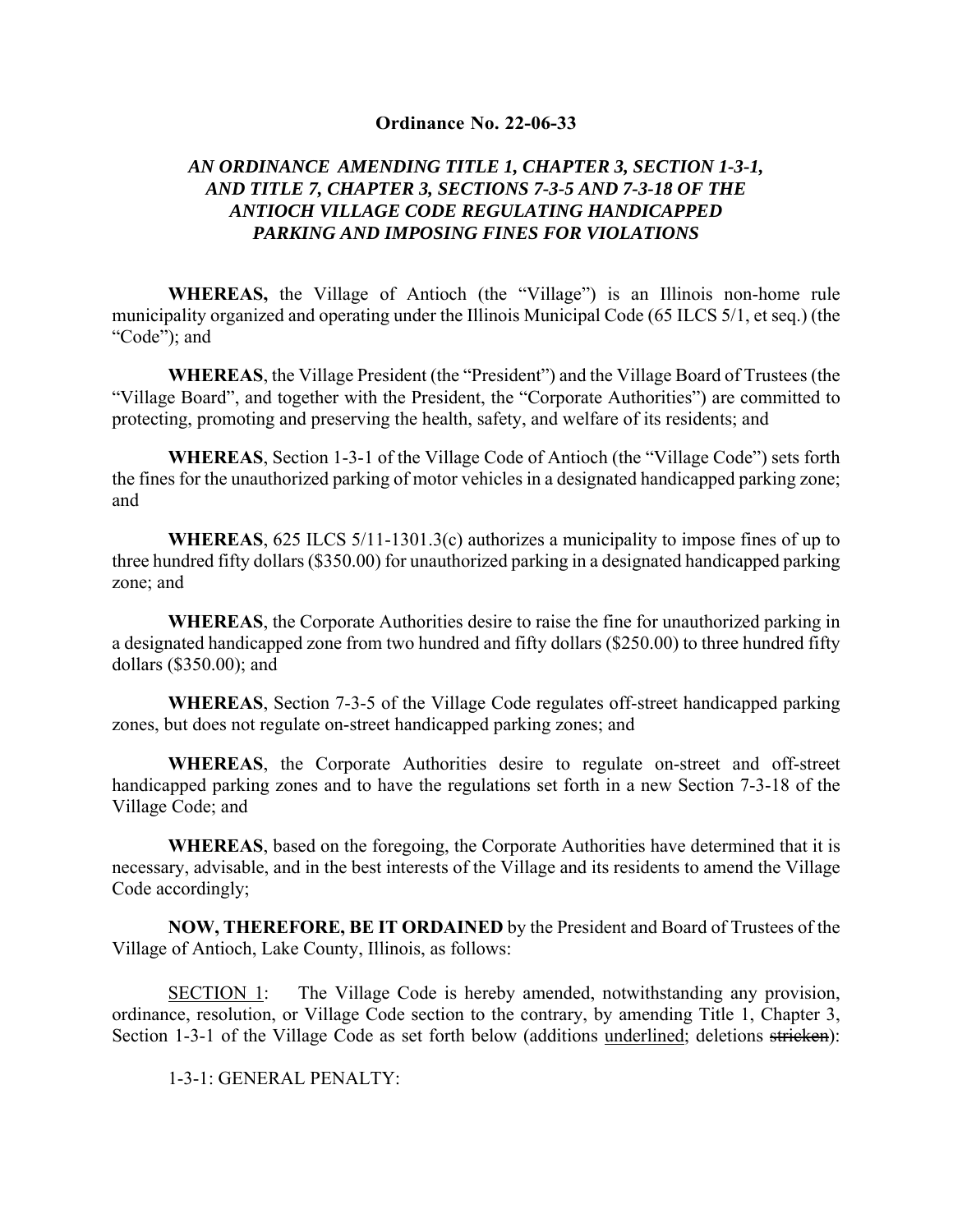A. Violation: Any person who pleaded guilty to, stipulated to the facts supporting a charge or has been found guilty of a violation of any section of this code shall be fined in a sum not less than fifty dollars (\$50.00) nor more than seven hundred fifty dollars (\$750.00). No imprisonment for failure to pay such fine, penalty or cost shall exceed six (6) months for each offense. (Ord. 06-05-17, 5-15- 2006) ADJUDICATION HEARING CODE VIOLATION

| <b>CODE</b>   | <b>OFFENSE</b>                    |              | <b>SET FINES - PER OFFENSE</b> |              |               |
|---------------|-----------------------------------|--------------|--------------------------------|--------------|---------------|
|               |                                   | <b>FIRST</b> | <b>SECOND</b>                  | <b>THIRD</b> | <b>FOURTH</b> |
|               | <b>Motor Vehicles and Traffic</b> |              |                                |              |               |
|               | $\ast$<br>*<br>∗                  |              |                                |              |               |
| $7-3-5C$      | Handicapped parking               | 250.00       | 250.00                         | 250.00       | 250.00        |
|               | *<br>*<br>ж                       |              |                                |              |               |
| $7 - 3 - 18A$ | <b>Handicapped Parking</b>        | 350.00       | 350.00                         | 350.00       | 350.00        |

SECTION 2: The Village Code is hereby amended, notwithstanding any provision, ordinance, resolution, or Village Code section to the contrary, by amending Title 7, Chapter 3, Section 7-3-5 of the Village Code as set forth below (additions underlined; deletions stricken):

7-3-5: OFF STREET PARKING ZONES:

\* \* \*

C. Unauthorized Use Of Parking Places Reserved For Handicapped Persons:

 1. Unauthorized Use Prohibited: It shall be prohibited to park any motor vehicle which is not bearing registration plates or decals issued to a physically handicapped person or to any disabled veteran as defined below as evidence that the vehicle is operated by or for a handicapped person or disabled veteran, in any parking place, including any private or public off street parking facility specifically reserved by the posting of an official sign, for motor vehicles bearing such registration plates.

2. Removal Of Vehicles: Any person or local authority owning or operating any public or private off street parking facility may, after notifying the village police, remove or cause to be removed to the nearest garage or other place of safety any vehicle parked within a stall or space reserved for use by the physically handicapped which does not display handicapped registration plates or decals as required under this section.

3. Definitions:

 PHYSICALLY HANDICAPPED: Every person who has permanent loss of the use of a leg or both legs, or an arm or both arms, or any combination thereof, or any person so severely disabled as to be unable to move without the aid of crutches or a wheelchair.

 VETERAN: A disabled veteran of WWI or WWII or the national emergency between June 25, 1950, and January 31, 1955, or any armed conflict involving the armed forces of the United States, who has a service connected disability of such a nature that it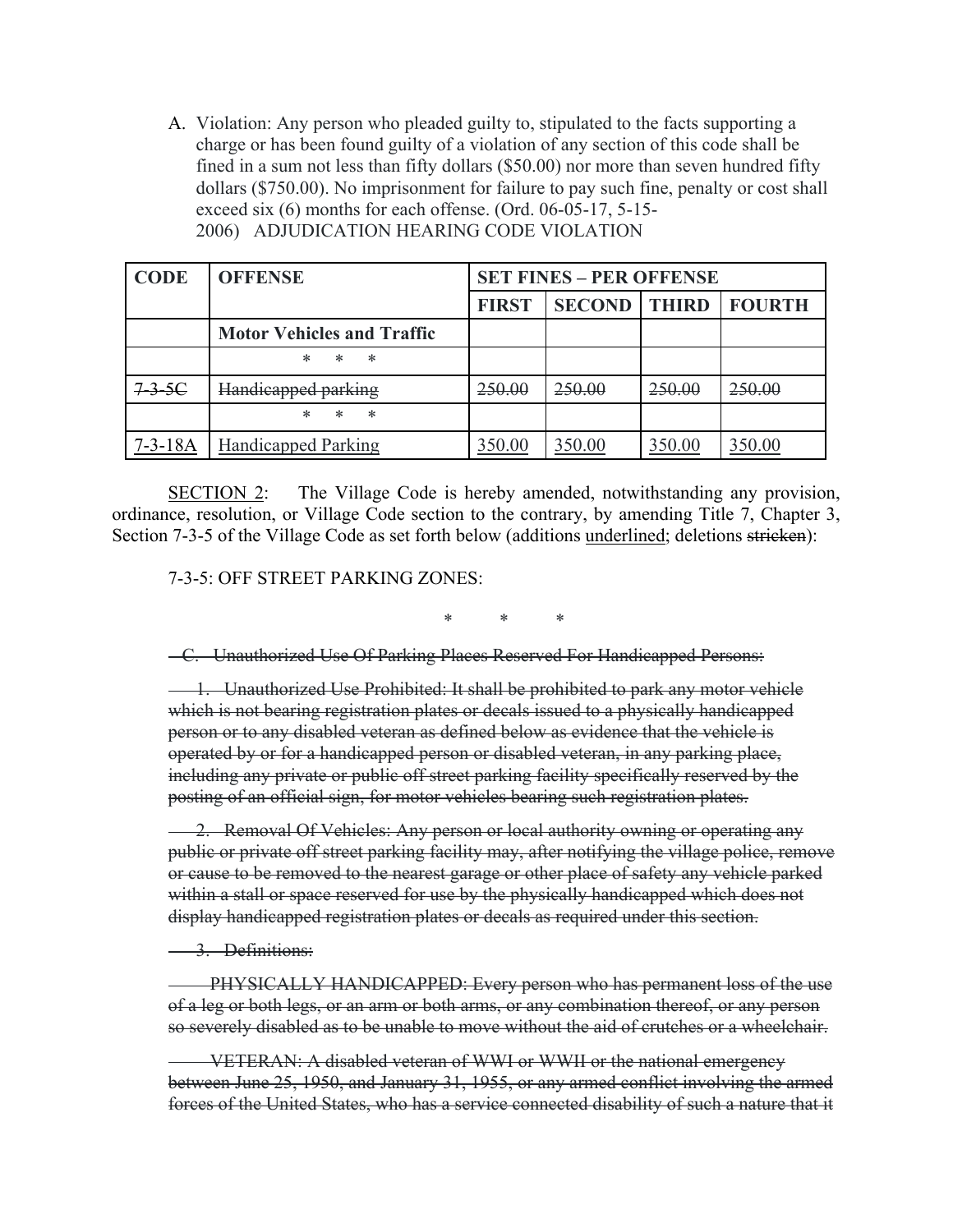would, if it had incurred in WWII, have entitled him to be awarded an automobile by the United States federal government, or who is receiving compensation from the veterans' administration for total service connected disability.

D. C. Parking Restriction:

 1. Restriction: The two (2) hour maximum restriction for parking in the municipal parking lot on the east side of Main Street, located adjacent to the businesses at 945 Main Street, is hereby changed from two (2) hours to four (4) hours, effective as of September 7, 1993. The parking restriction affects approximately twenty (20) parking stalls.

**E.** D. Moving Of Vehicle: A vehicle shall be deemed to be parked in violation of any such limitation if it is moved with the purpose of evading such parking time limitation to another parking space located within five hundred feet (500') from the closest point of the parking space at which such vehicle shall have been so first parked. (1976 Code § 76.005)

SECTION 3: The Village Code is hereby amended, notwithstanding any provision, ordinance, resolution, or Village Code section to the contrary, by amending Title 7, Chapter 3, Section 7-3-18 of the Village Code as set forth below (additions underlined; deletions stricken):

## 7-3-18: HANDICAPPED PARKING

A. Definitions. Whenever used in this Chapter, the following terms or phrases shall have the meanings set forth below, unless the context requires a different meaning.

"Person with Disabilities" has the same meaning as set forth in Section 625 ILCS 5/1- 159.1 of the Illinois Vehicle Code.

"Veteran with Disabilities" means a veteran of the United States Armed Forces who satisfies the requirements of Section 625 ILCS 5/3-609 of the Illinois Vehicle Code.

"Authorized Holder" means a Person with Disabilities or a Veteran with Disabilities.

"Official Sign" means a traffic sign designated under Section 625 ILCS 5/11-301 of the Illinois Vehicle Code located at, near or adjacent to a parking space or area designating such space or area as reserved for one or more Authorized Holders.

"Eligible Motor Vehicle" means a motor vehicle properly displaying the registration plate or parking decal issued to an Authorized Holder. An Eligible Motor Vehicle includes a motor vehicle properly displaying a disability license plate or a parking decal or device containing the international symbol of access issued to persons with disabilities by any local authority, state, district, territory or foreign country.

"Illinois Vehicle Code" means 625 ILCS 5/1, et. seq. as amended and supplemented.

B. Unauthorized Use Of Parking Spaces Reserved For Handicapped Persons.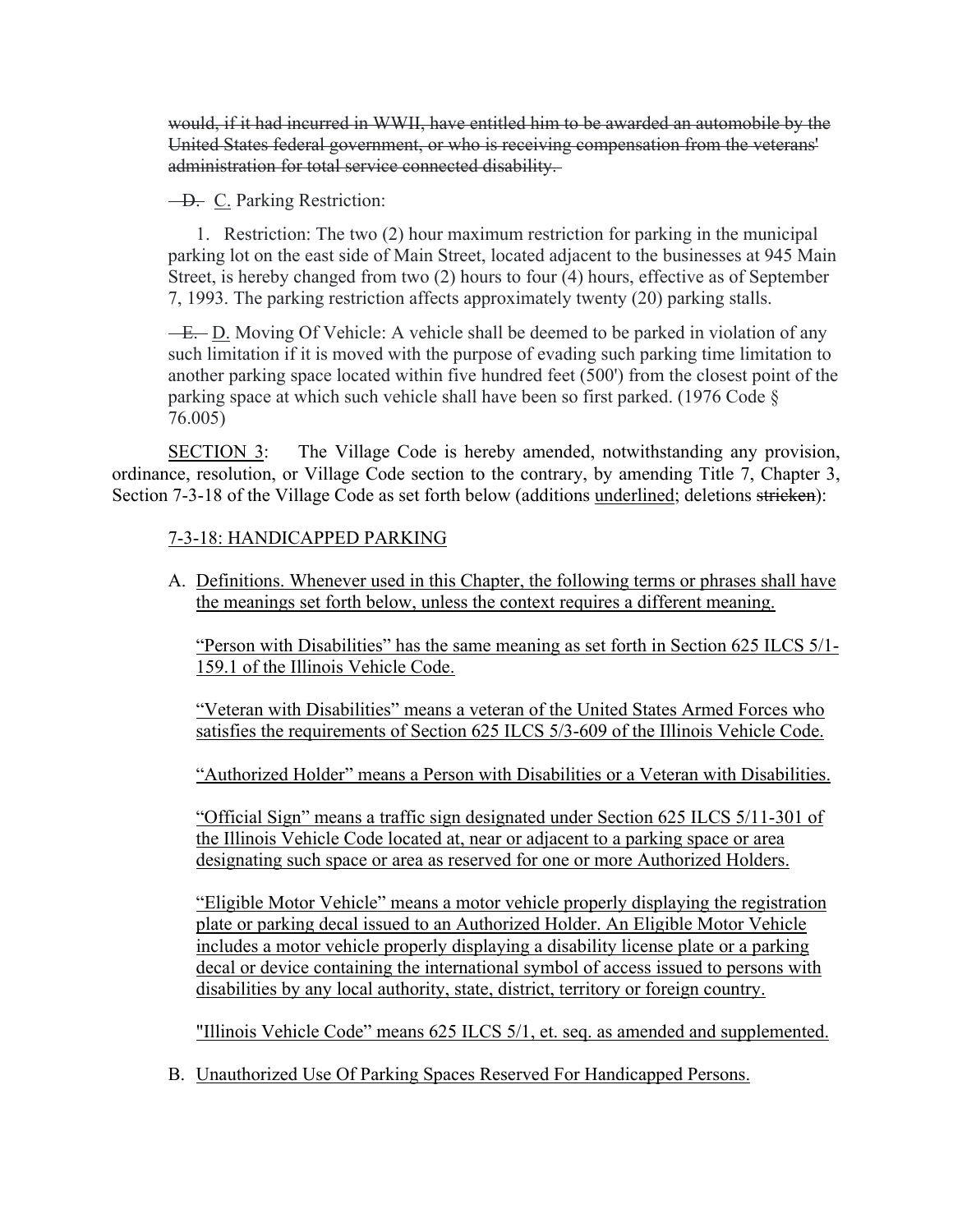- 1. Unauthorized Use Prohibited: A person shall not park a motor vehicle in any onstreet or off-street public or private parking space unless:
	- i. The motor vehicle is an Eligible Motor Vehicle;
	- ii. The Authorized Holder is present and enters or exits the Eligible Motor Vehicle at the time the parking privilege is being used; and
	- iii. An Official Sign is posted at the location specifically reserving the parking space for an Eligible Motor Vehicle.
- 2. When a person is using the parking privileges for a Person with Disabilities or a Veteran with Disabilities, the parking decal or device must be displayed properly in the motor vehicle where it is clearly visible to law enforcement personnel, either hanging from the rearview mirror or placed on the dashboard of the motor vehicle in clear view.
- 3. Disability license plates and parking decals and devices are not transferable from person to person.
- 4. A person with an Eligible Motor Vehicle is in violation of this Section if:
	- i. The person is using the disability license plate or parking decal or device, but is not the Authorized Holder of the disability license plate or parking decal or device or is not transporting the Authorized Holder to or from the parking location, and
	- ii. The person uses the disability license plate or parking decal or device to exercise privileges granted through the disability license plate or parking decals or devices under the Illinois Vehicle Code.
- 5. A driver of an Eligible Motor Vehicle is in violation of this Section if:
	- i. The person to whom the disability license plate or parking decal or device was issued is deceased; and
	- ii. The driver uses the disability license plate or parking decal or device to exercise privileges granted through a disability license plate or parking decal or device under the Illinois Vehicle Code.
- C. Removal of Vehicles from On-Street and Off-Street Parking.
	- 1. The village police may remove or have a third-party remove any motor vehicle parked in any on-street or off-street public or private parking stall or space in violation of this Section.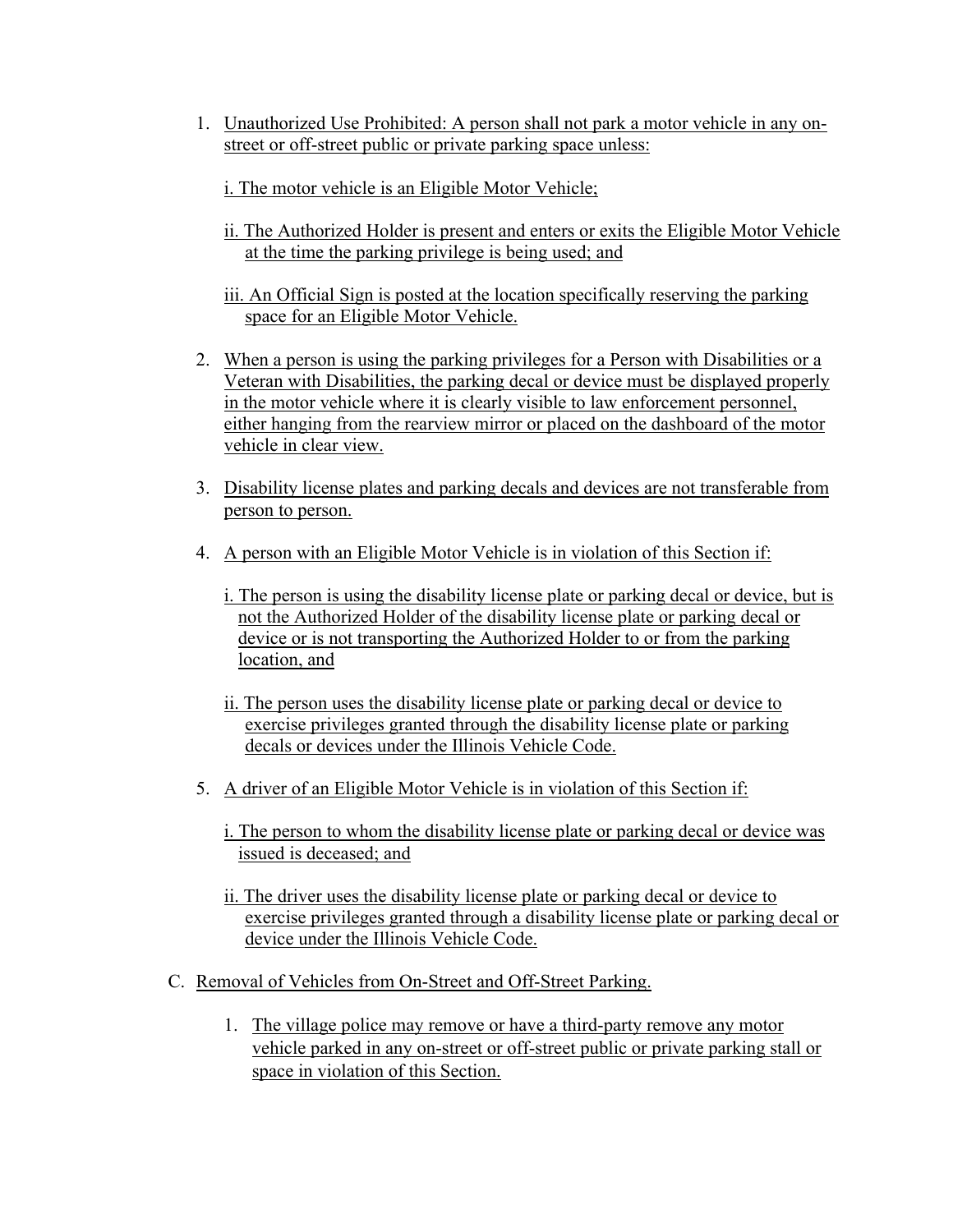2. Any person or local authority owning or operating any public or private offstreet parking facility may, after notifying the village police, remove or have a third-party remove to the nearest garage or other place of safety any motor vehicle parked in a public or private parking stall or space in violation of this Section.

SECTION 4: All ordinances, resolutions and orders or parts of ordinances, resolutions and orders in conflict with this Ordinance are repealed to the extent of such conflict.

SECTION 5: The Village Clerk shall cause this Ordinance to be published in pamphlet form.

SECTION 7: This Ordinance shall be in full force and effect ten (10) days after passage and publication as provided by law.

[The remainder of this page intentionally left blank]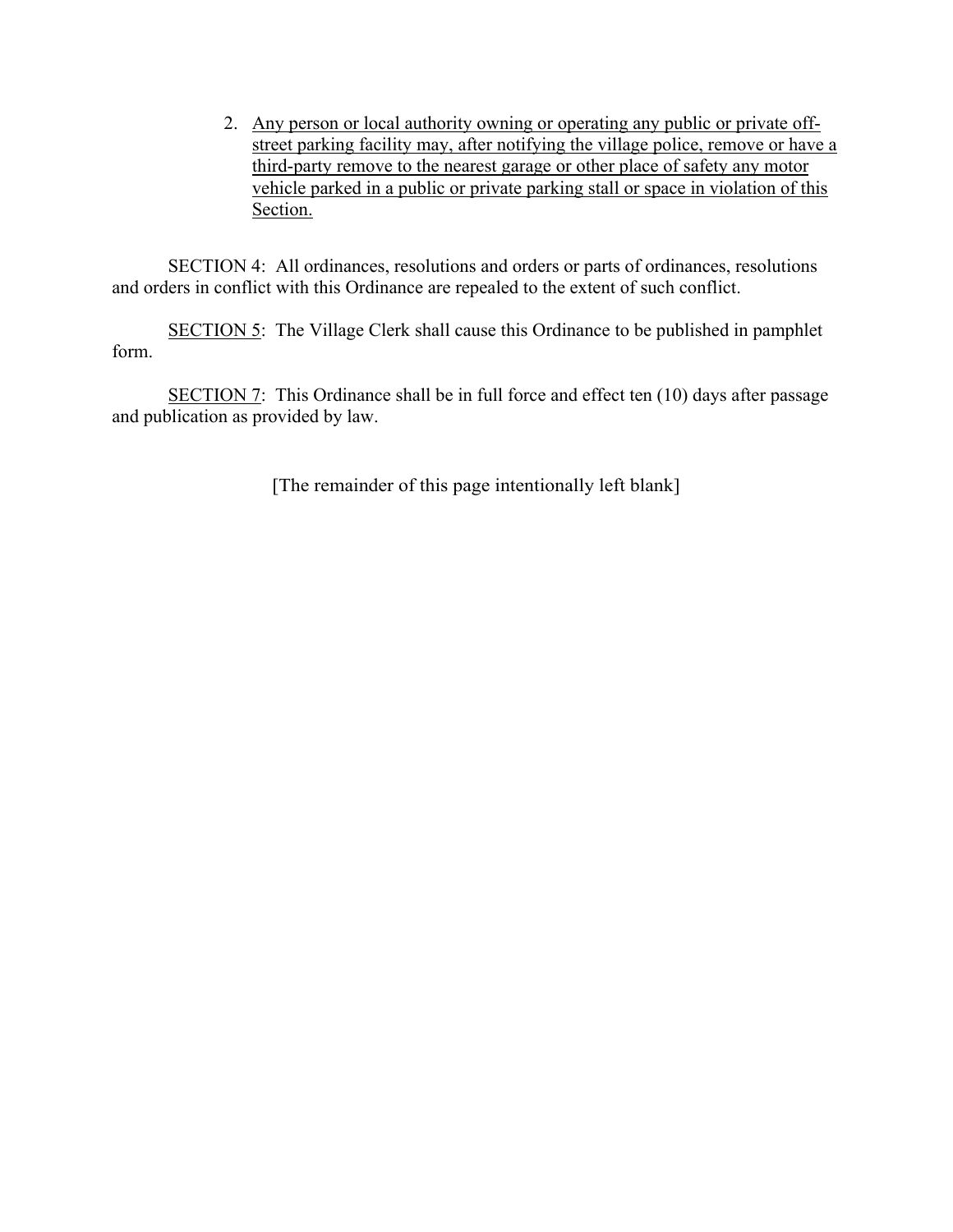PASSED by the President and Board of Trustees of the Village this 8<sup>th</sup> day of June, 2022.

Voting Aye (list names):

Voting Nay (list names):

Abstaining (list names):

Absent (list names):

ATTEST:

SCOTT J. GARTNER, MAYOR

LORI K. ROMINE, VILLAGE CLERK